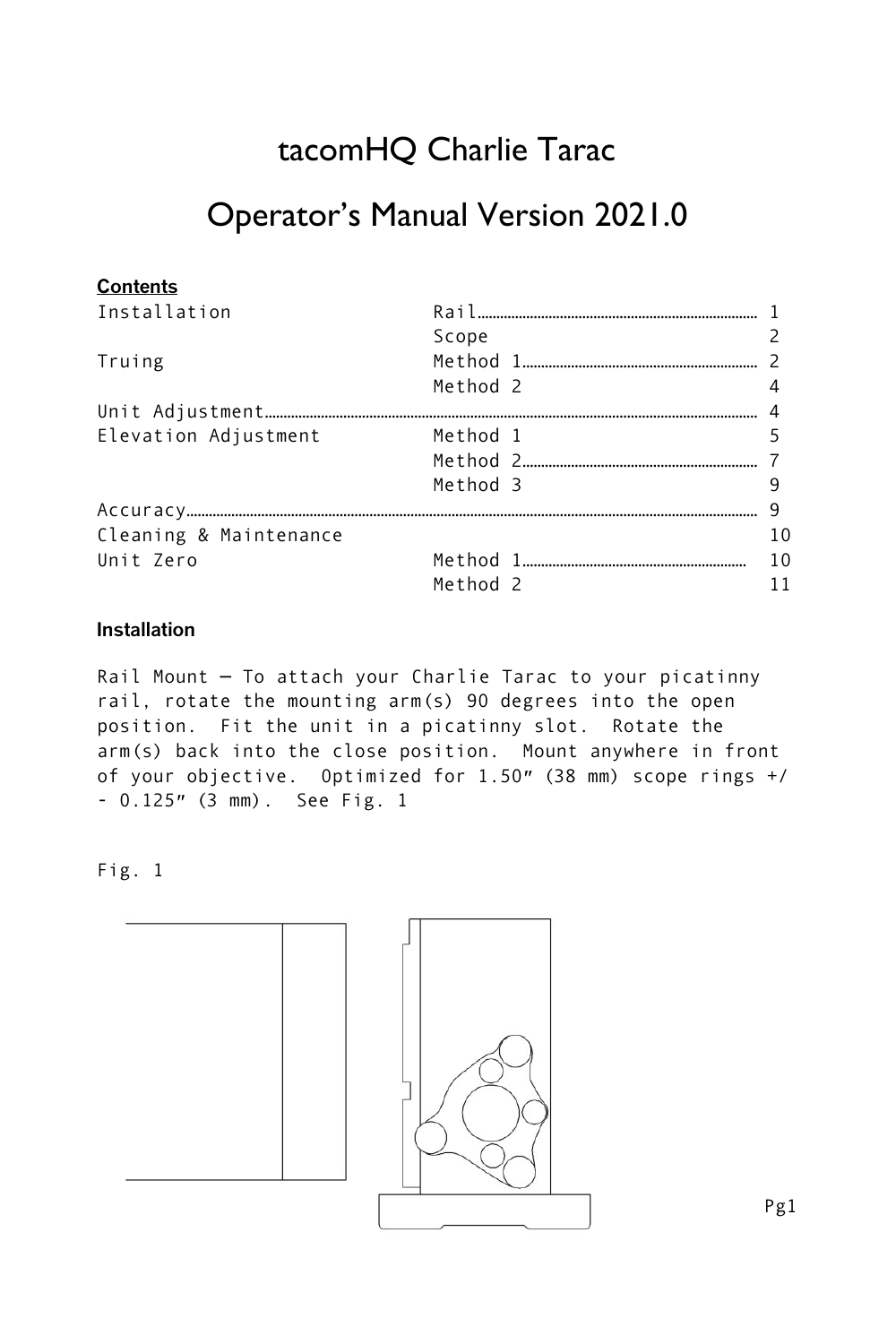Scope Mount — To attach your Charlie Tarac to your scope (some models are rail mount only), first screw the adapter onto your scope the same as a sun shade (this step may require you to remove your scope depending on your bore height). When it stops rotating, do NOT tighten. Rotate the adapter CCW until it is vertical. Use a level to square the adapter to the scope and tighten the cross bolt to 30in lbs (same as scope ring tension screws). Mount the Charlie magnetically and double check vertical alignment on a distant vertical object and adjust accordingly. Insert both rear locking screws and finger-tighten. See Fig. 2

Fig. 2



## Truing

IMPORTANT: Each Charlie Tarac is preset to a true MIL or MOA value using an Autocollimator that will be accurate to within two arc minutes. A slight offset will occur due to the distance between the bore's center line and the Charlie Tarac's optical center line. This offset will be about 1.3 inches above your scope center-line at 100yds. This offset is more pronounced at closer ranges. If you are closer than 100yds, for your sight in, you will need to account for the scope offset too. Of course, as range increases the offset ratio will continue to approach zero. See Fig. 3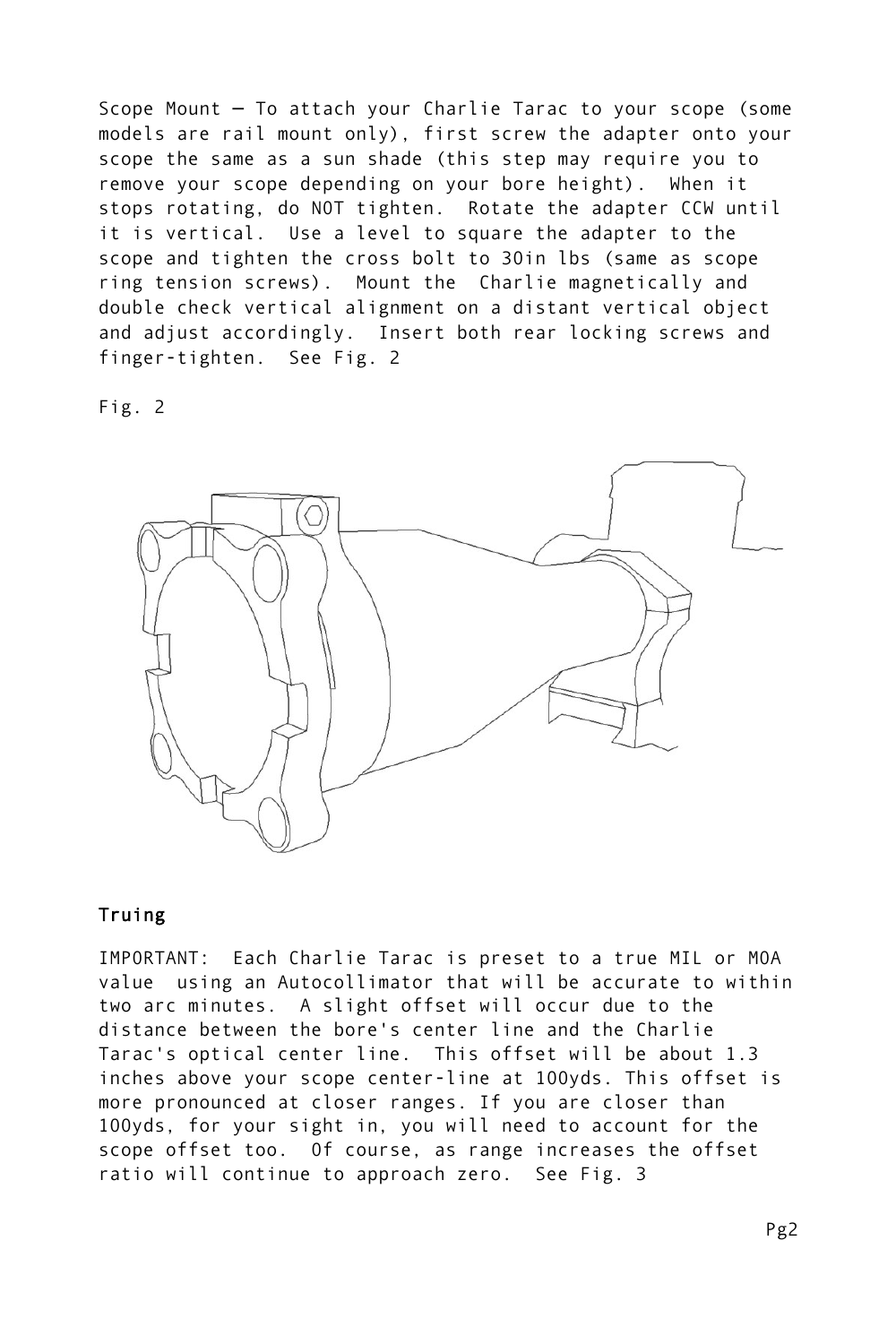



Method 1 — To true your Charlie Tarac at the range, shoot at a tall vertical board (or target) at a known point at a known range (use a range finder for an absolute) without the Charlie. Then attach the Charlie and shoot at the same known point on your target. Your point of impact will be 10's of inches or feet from the original shot so be aware of your backstop. Measure the distance between the two shots and calculate the MIL or MOA. This should match a ballistic calculator. (If the reticle is capable, you can also measure the reticle and compare to the MIL or MOA shift.) See Fig. 4





Shot 2

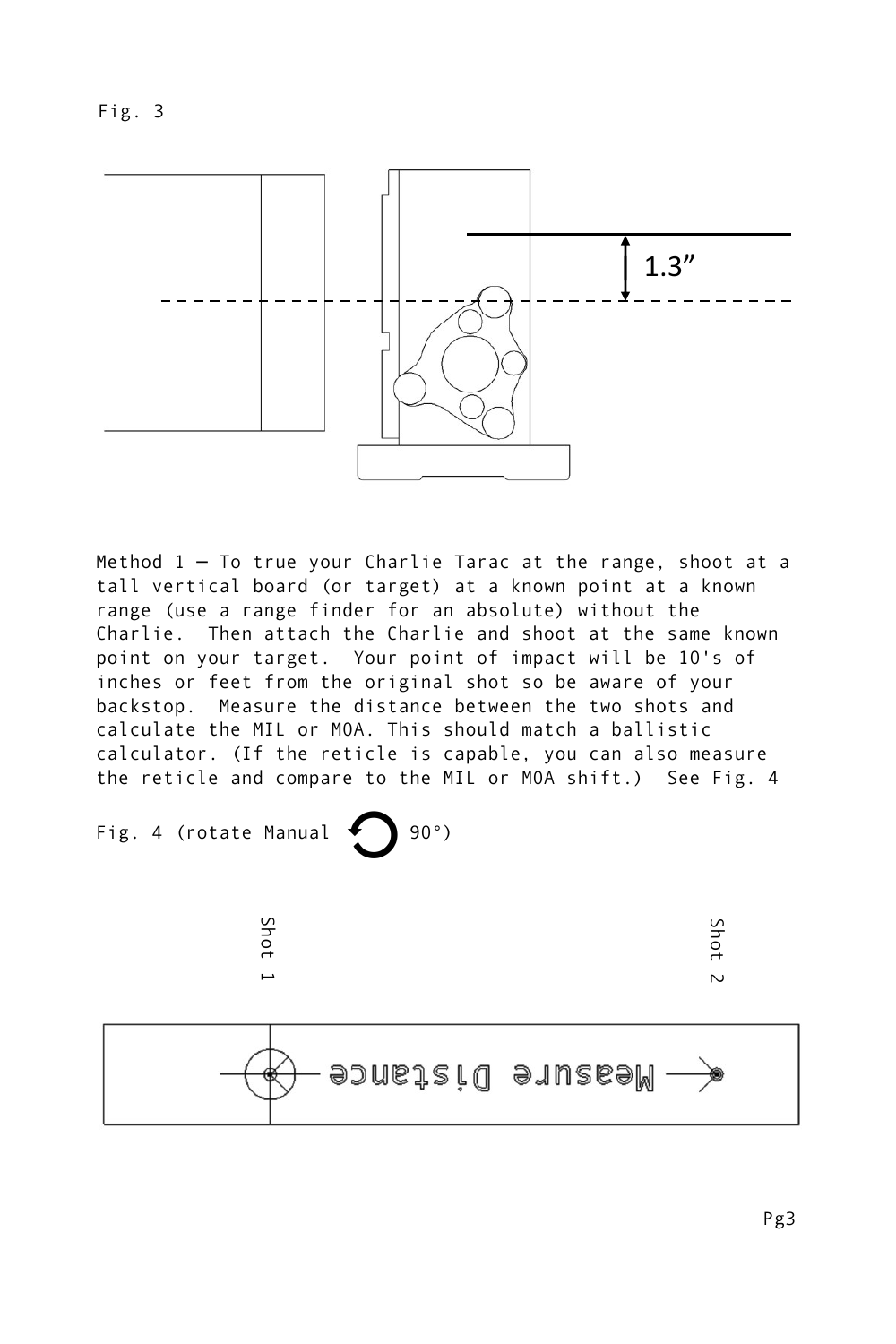Method 2 — To true your Charlie Tarac without firing rounds, look at a target (through your scope) without the Charlie and identify a known point of aim. Attach the Charlie and mark your new point of aim. Measure the distance between the two points and calculate your MIL or MOA (true not shooters). See Fig. 5





Micro — A fixed unit that cannot be adjusted

Macro — Features an elevation mechanism (right side of the Charlie) consist of Rod 1; three #10 locking screws S1, S2, and S3; a spring that loads Rod 1 tight against an adjusting screw; and an adjusting screw that tilts Rod 1. See Fig. 6



Pg4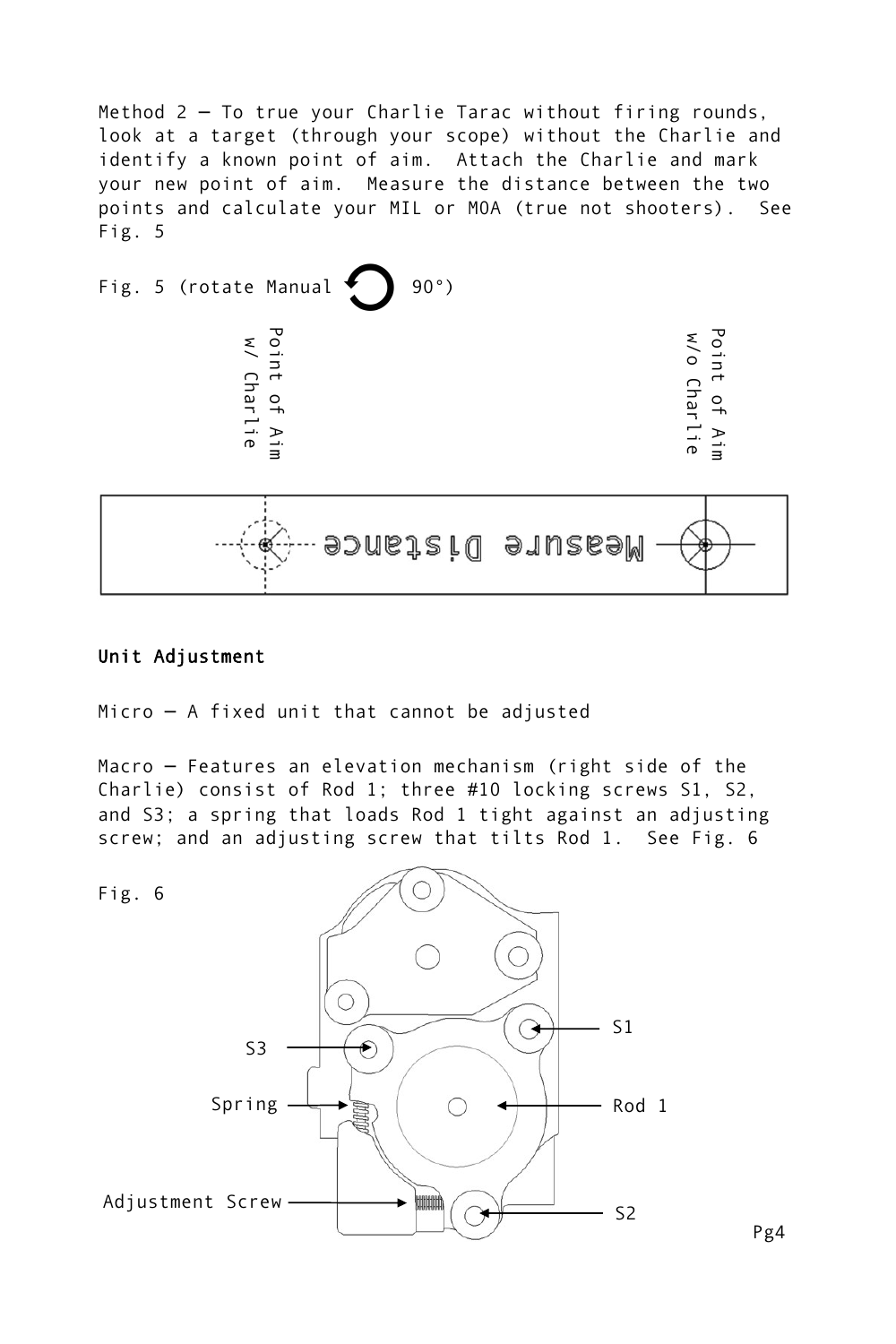To adjust your Macro Charlie Tarac, loosen S1-S3 screws just beyond finger-tension, but DO NOT REMOVE. Rotate Rod 1 (your elevation) 0.5 MIL/2 MOA short of your target by turning the Adjustment screw. (Turning the Adjustment screw CW increase elevation. Turning the Adjustment screw CCW will decrease elevation. See Fig. 7.) Load S1-S3 screws with 10in lbs and rework the adjusting screw closer to your final adjustment value. Repeat with 20in lbs (you will notice applying torque to S1-S3 screws will bring the left to right windage into its correct position.) Fully tighten S1-S3 screws with 55-60in lbs. Lastly, load the Adjustment screw with 4in lbs.

Fig. 7



Turning Adjustment Screw Clockwise (CW) increases elevation



Turning Adjustment Screw Counter Clockwise (CCW) decreases elevation

IMPORTANT: Always load the S1-S3 screws and Adjustment screw by turning CW as you near your final adjustment value. We recommend moving only partial MIL/MOA increments because releasing the Adjustment screw takes stress out of the system so check your value after each adjustment. One complete turn of the 10-32 Adjustment screw achieves about 60 MILs of elevation shift. That equates to 2 MILs of elevation per 0.001" of movement or 1 MIL per six degrees of rotation.

MK8 — Turn dial

### Elevation Adjustment

Method  $1 - To$  adjust the elevation of your Charlie Tarac using a tall target, bed your rifle, so the Charlie can be added to your scope or rifle without your platform moving. While looking at a tall vertical target that is at least 100" tall mark a point of aim. Attach the Charlie and adjust the unit until it matches a specific MIL or MOA shift. Practice will guarantee your first shot to be within field of view. See Fig. 8a, 8b, and 8c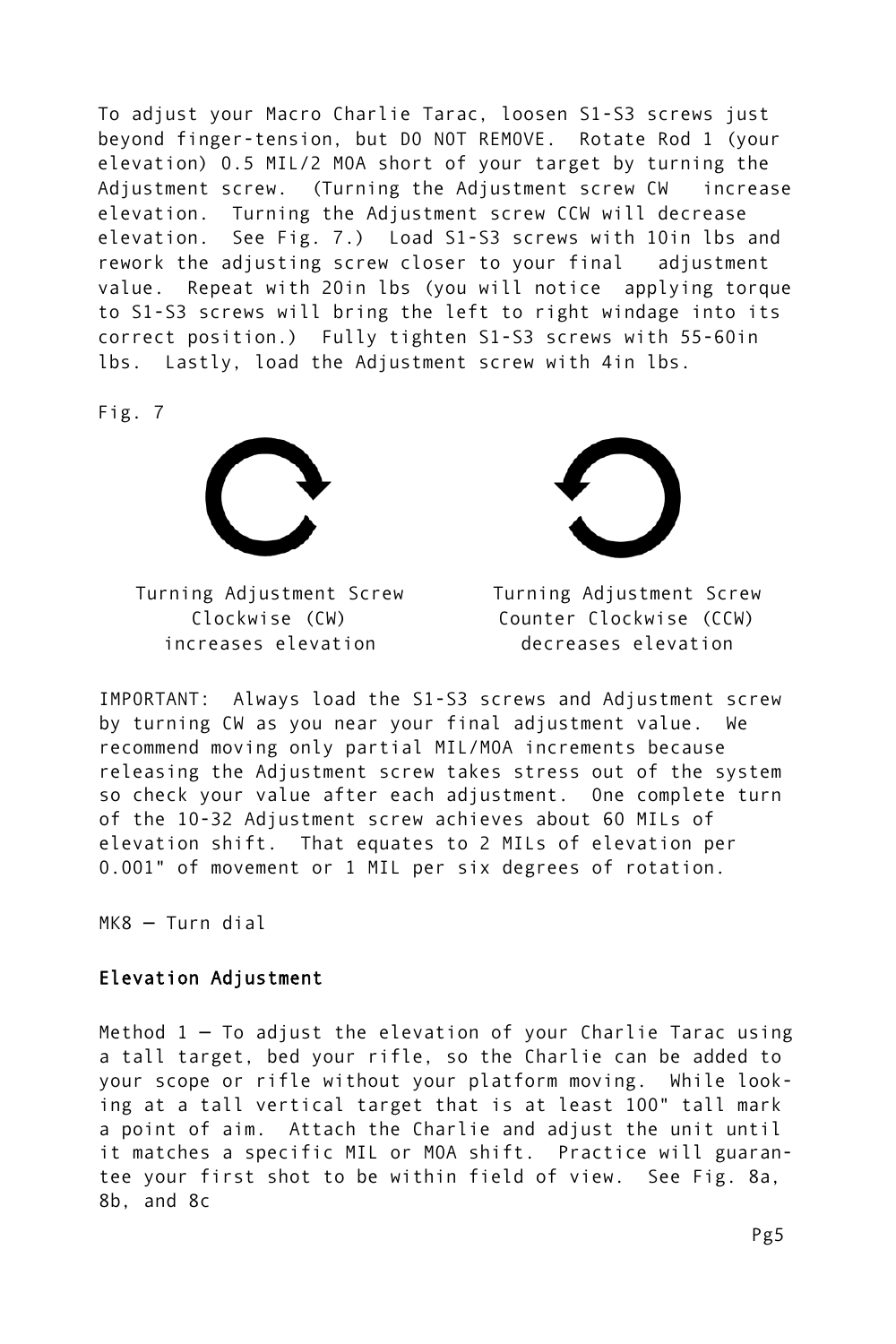Fig. 8a (Rifle w/o Charlie)



Fig. 8b (Rifle w/ Charlie)



If you set your system between 30-50yds, we recommend leaving your unit 1 MIL short to compensate for the distance between the bore's center line and the Charlie Tarac's optical center line. For 100yds, we recommend 0.5 MILs short. Greater the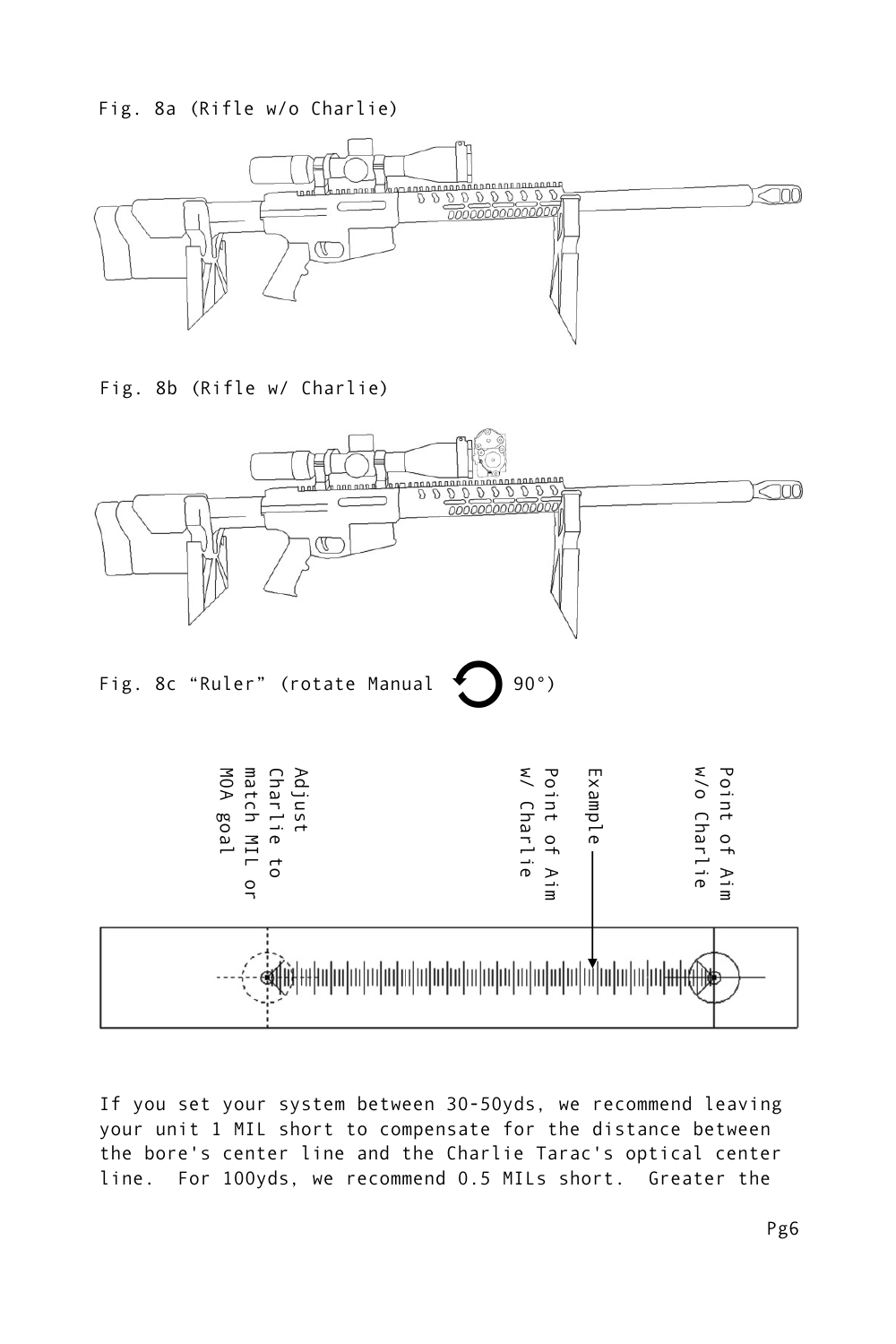range greater the accuracy (because as range increases the offset ratio approaches zero). See Fig. 9. This method can be enhanced and or modified with the use of a laser bore sight. Set the sight in the bore, establishing its center, mark as viewed through a scope, and add the Charlie Tarac. Check the vertical movement and calculate the MIL or MOA value over the known distance.

Fig. 9 (For reference ONLY as actual results may vary. Adjust for error using scope reticle.)

| Range<br>(yds) | Offset Charlie<br>Elevation Adjustment |
|----------------|----------------------------------------|
| $30 - 50$      | 1 MIL / 3.4 MOA                        |
| $50 - 75$      | .75 MIL / 2.6 MOA                      |
| $75 - 125$     | .5 MIL / 1.7 MOA                       |
| $125+$         | 0 MIL / 0 MOA                          |

Method 2 — To adjust the elevation of your Charlie Tarac using your reticle, bed your rifle so the Charlie can be added to your scope or rifle without your platform moving. First use your scope's reticle to observe the distance between Point 1 (scope center) and Point 2 (x MIL/MOA below Point 1). See Fig. 10a. Attach the Charlie and adjust the unit until Point 2 is at scope center. See Fig. 10b

As you adjust the Charlie (turning the Adjustment screw CW), the cross hairs will move down from your initial point of aim in order to create a larger MIL or MOA value. The term "down" refers to your point of view through the scope. As the cross hair moves down your target (for example 20 MIL below your base zero target), you will have to raise the muzzle in order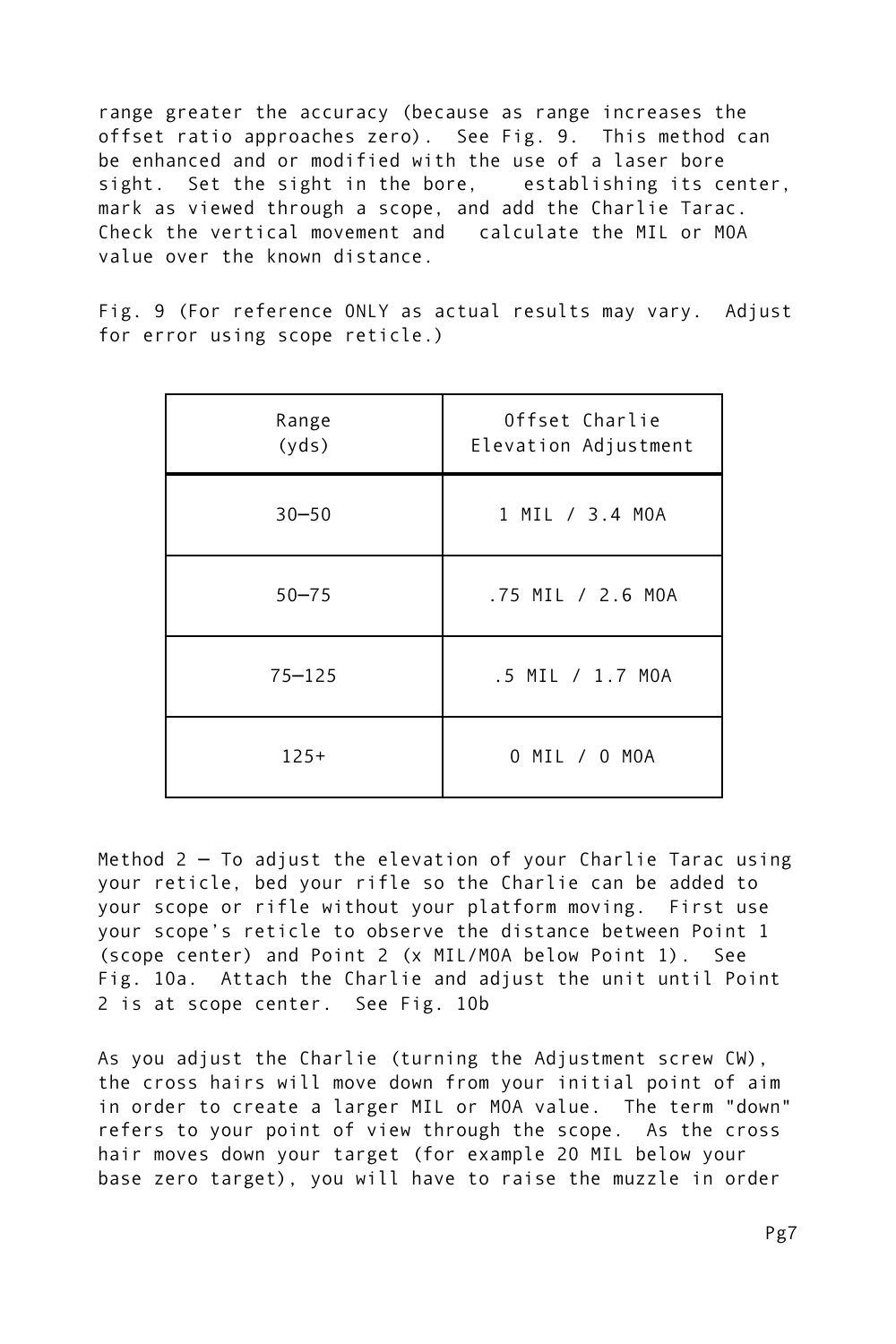to reacquire your initial point of aim. This rise creates the ballistic shift. Practice will guarantee your first shot will be within field of view.

Fig. 10a (Scope image w/o Charlie)



Fig. 10b (Scope image w/ Charlie set at 20 MILs)



Pg8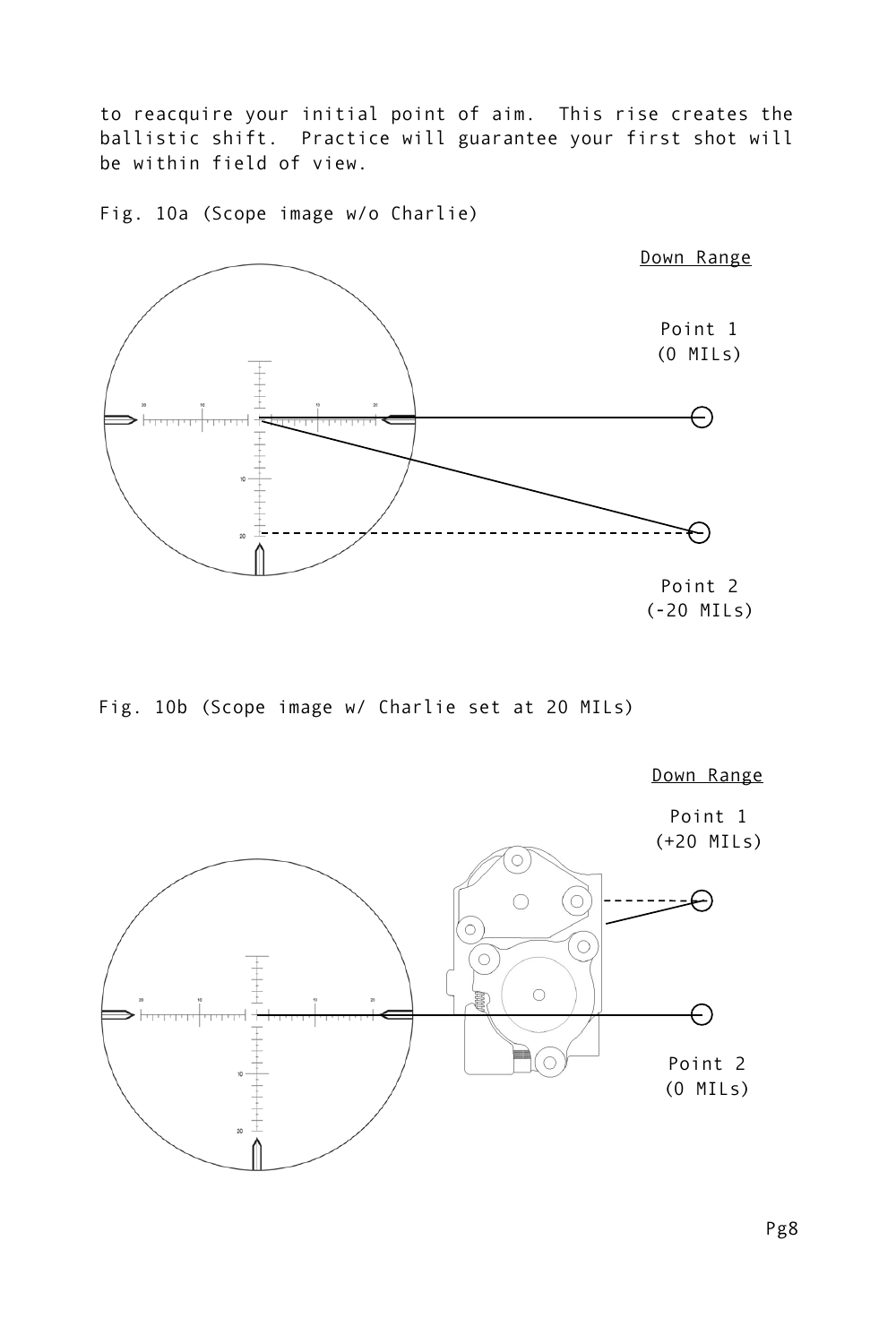If you set your system between 30-50yds, we recommend leaving your unit 1 MIL short to compensate for the distance between the bore's center line and the Charlie Tarac's optical center line. For 100yds, we recommend 0.5 MILs short. Greater the range greater the accuracy (because as range increases the offset ratio approaches zero). See Fig. 9. All adjustments should be made with the scope set at its zero position, but you can integrate the reticle into your initial set up.

Method 3 — To adjust the elevation of your Charlie using a digital level, bed your rifle and set the scope and rifle at its zero looking at a distant target. Measure the angle of the platform. Tilt the muzzle up to your new angle (your initial angle plus your calculated angle). Adjust the Charlie until your distant target is centered within your cross hairs, and lock in place. Practice will guarantee your first shot will be within field of view. See Fig. 11

For utmost precision, we recommend you use a level that measures 0.01 degrees (+/- 2 MOA) of tilt. This is the fastest and most reliable method of adjustment.

Fig. 11



Scopes are not the same manufacture to manufacture, especially as they reach their extremes; therefore, results may vary.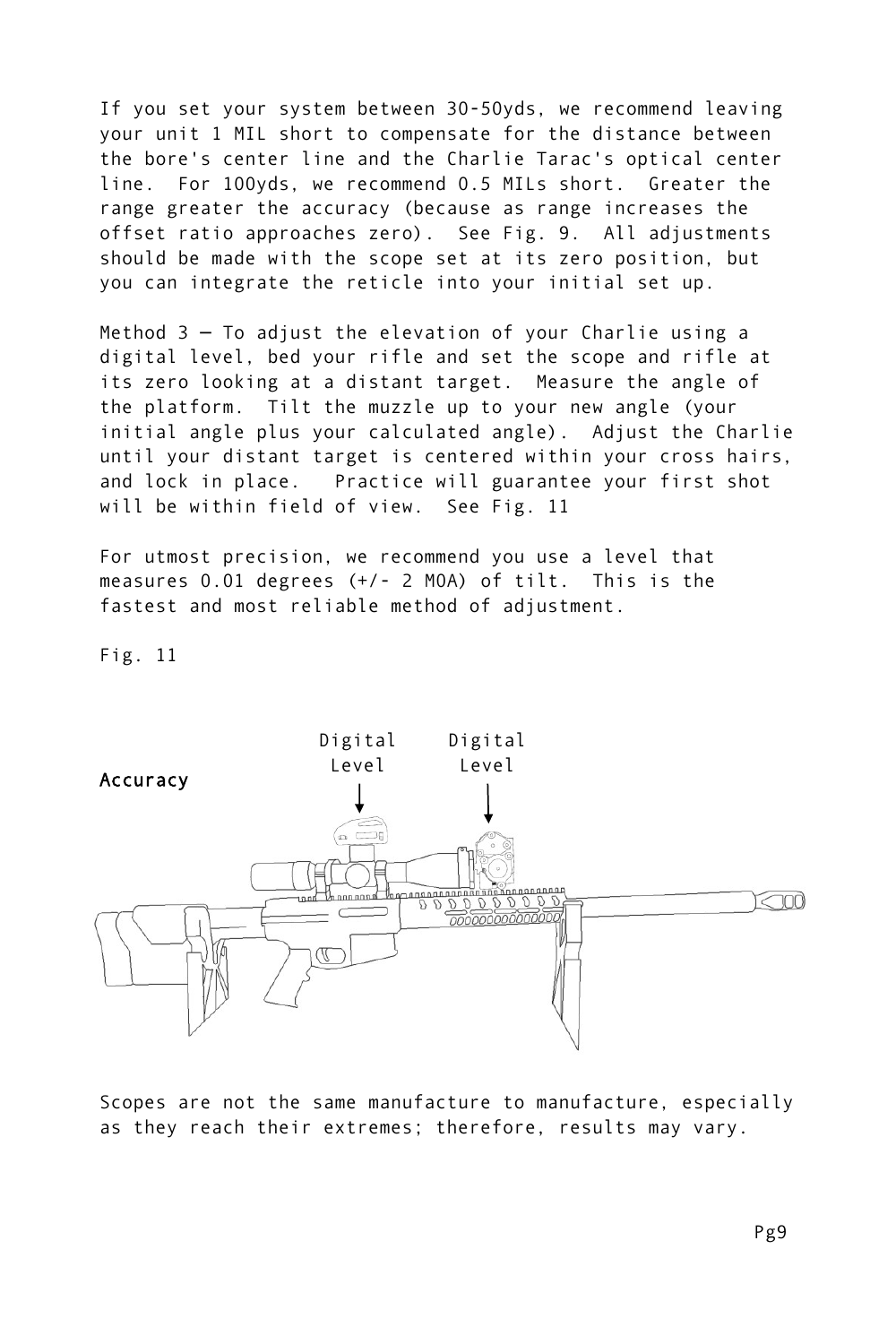A project manager from a large scope company noted scopes are expected to perform within a percentage of perfect (variations are induced according to parallax adjustment). For example, if a scope is expected to perform within 2% across its range, 2% of 1,000yds is 20yds. Shooters will obtain unique values according to magnification, parallax, and range.

#### Cleaning & Maintenance

Maintain the Charlie as you would a scope, but it is purposely designed to be dunked in a bucket of soapy water or gasoline. Glass is highly scratch resistant with a mil-spec coating. They will not fog.

### Unit Zero

Method  $1 - To$  zero your Charlie without using your scope, detach your unit from your scope or rifle. Look through the unit (from the scope side) at a distant target, preferably >100yds. Choose a long, horizontal line that is long enough to see both inside and outside the Charlie (such a roof). Adjust Rod 1 until the horizontal line seen in the Charlie is in line with the horizontal line outside the Charlie. See Fig.12

While this may seem crude, the human eye is very capable of discerning fine angles. Practice will guarantee single digit minutes of angle deviation from target.

Fig. 12